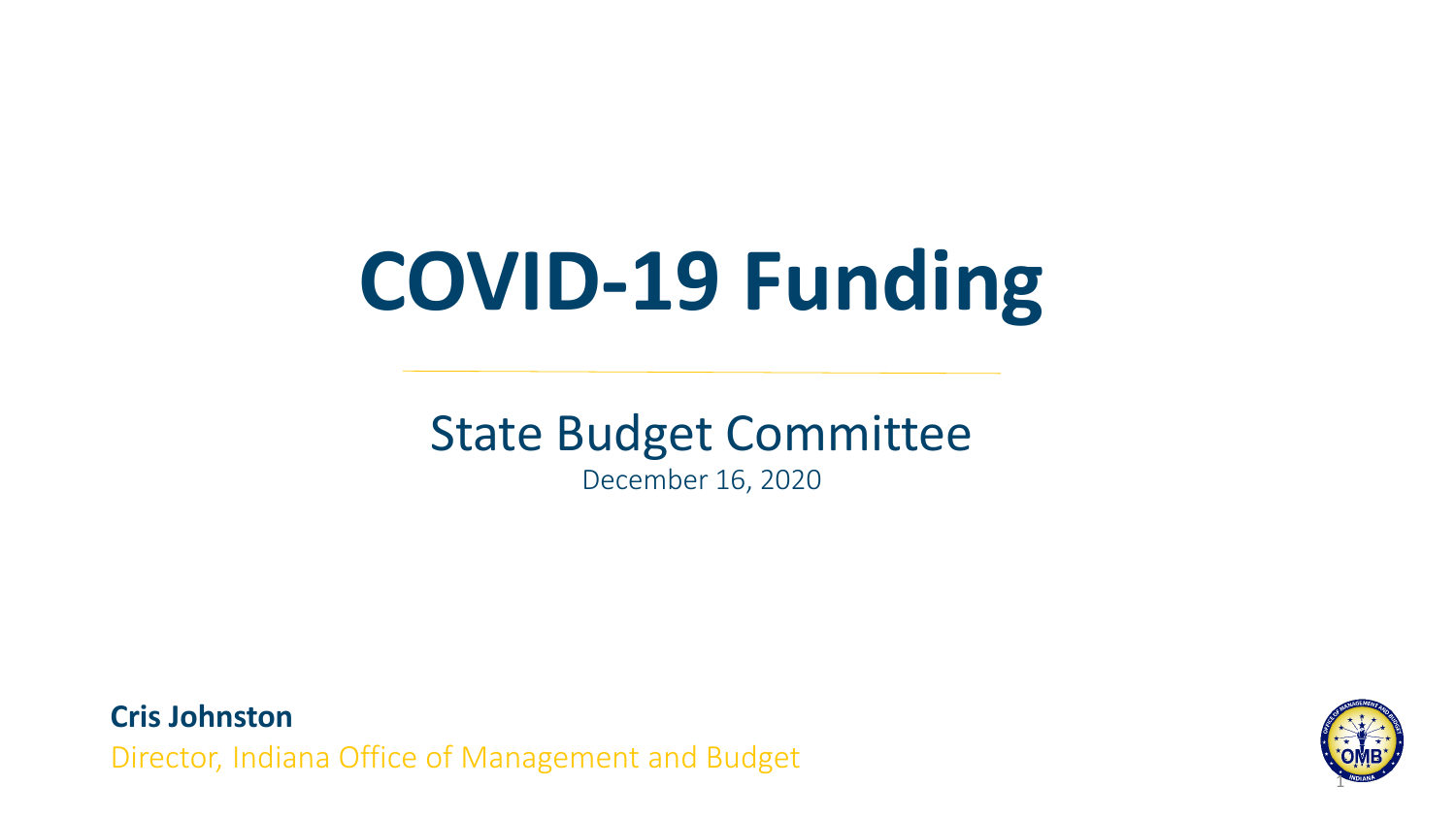#### **Coronavirus Relief Fund**

\$2.4 billion from U.S. Treasury Coronavirus Relief Fund

- Eligible uses:
	- are necessary expenditures incurred due to the public health emergency with respect to the Coronavirus Disease (COVID-19)
	- were not accounted for in the most recently approved budget
	- were incurred beginning March 1, 2020 and ending December 30, 2020
- Revenue replacement is not a permissible use
- Periodic guidance issued by U.S. Treasury and its Office of Inspector General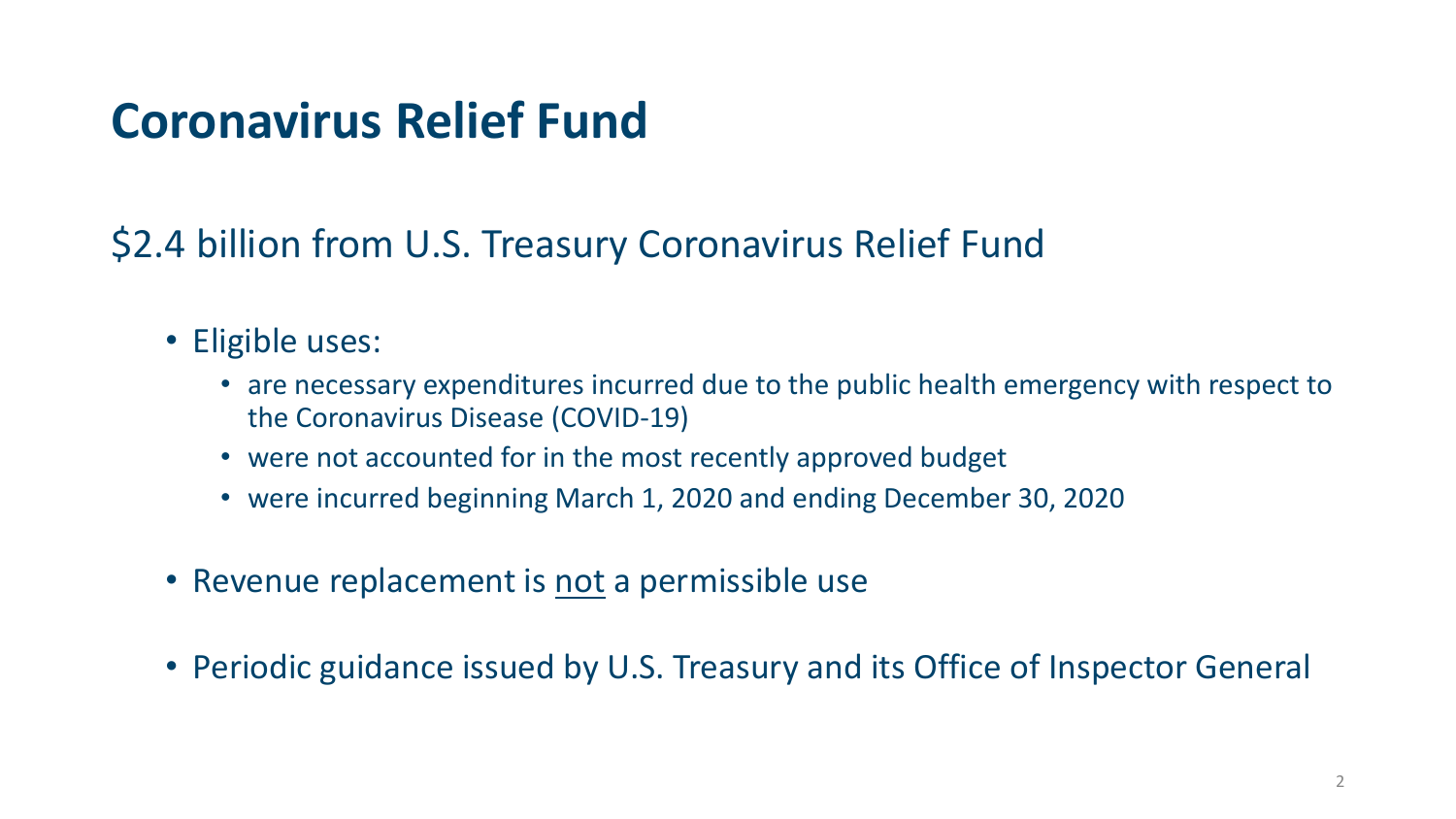#### **Coronavirus Relief Fund – Additional Guidance**

The expenditure from the CRF does not need to occur prior to December 30, 2020

US Treasury, September 2, 2020:

*"Treasury is clarifying that for a cost to be considered to have been incurred, performance or delivery must occur during the covered period but payment of funds need not be made during that time (though it is generally expected that this will take place within 90 days of a cost being incurred)."*

Recipients have an extended period to reconcile expenses incurred in 2020

Reporting guidance from the US Treasury Office of Inspector General:

*"As a result, we determined to allow reporting through September 30, 2021 to ensure that the prime recipient has sufficient time to capture and report all expenditures incurred that were covered with CRF, including loan repayments, the related obligations of which must have occurred, and been reported, during the covered period. In addition, any final close out reconciliations and adjustments should occur during the time period before September 30, 2021."*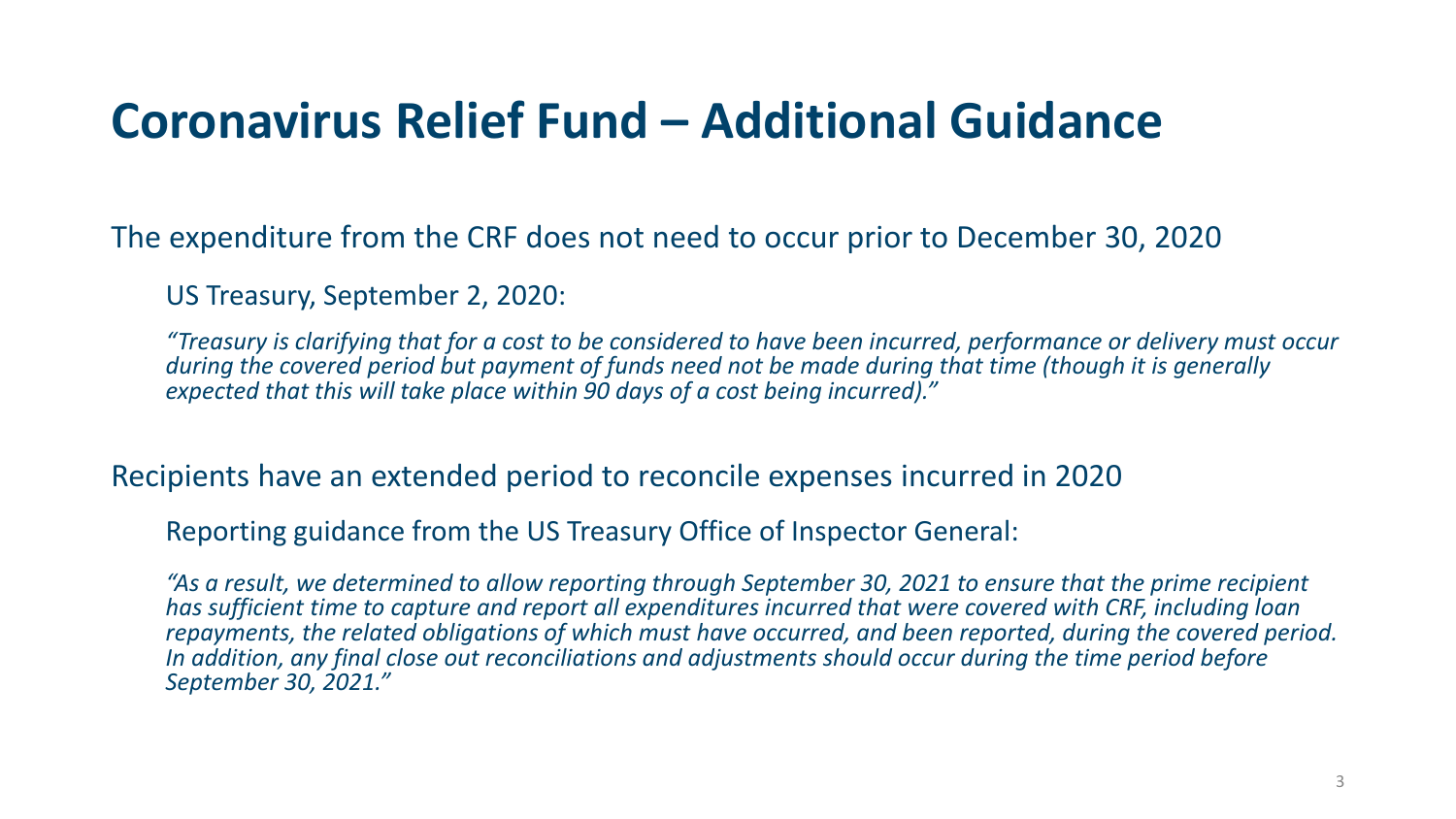#### **Coronavirus Relief Fund**

#### • Programmatic Memoranda of Understanding (MOU)

- Indiana Finance Authority
- Indiana Economic Development Corporation
- Indiana State Department of Health
- Governor's Workforce Cabinet
	- Department of Workforce Development
	- Commission for Higher Education
- Indiana Housing and Community Development Authority
- Family and Social Services Administration
- Indiana Destination Development Corporation
- Indiana State Department of Agriculture
- Department of Child Services
- Direct Expense MOUs

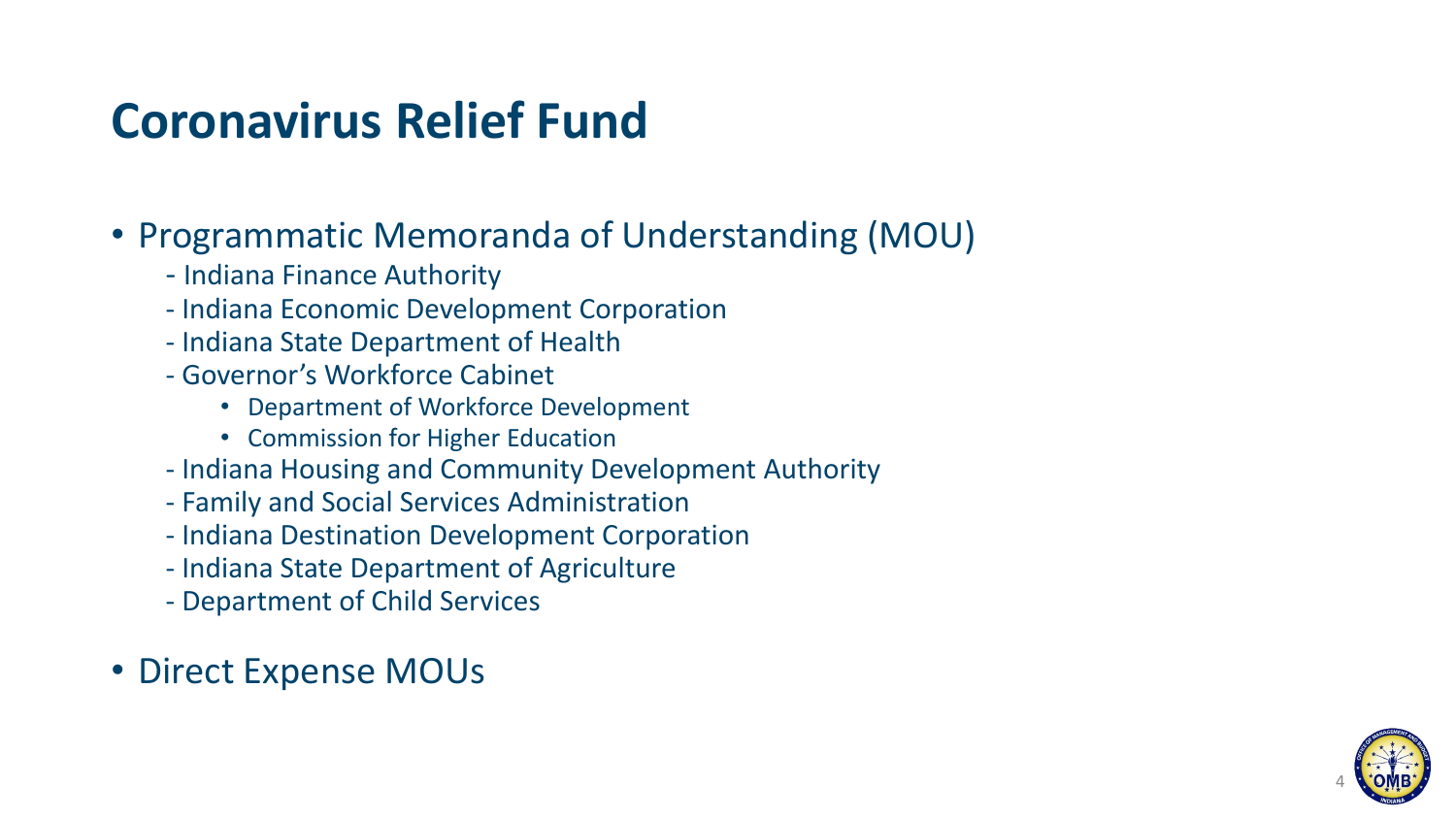#### **Major Program Areas**

- Public Health Response \$739 million
- Economic and Business Relief \$109 million
- Local Government, Community & Individual Assistance \$376 million
- Direct Expense Recovery \$478 million
- Additional Programming \$740 million

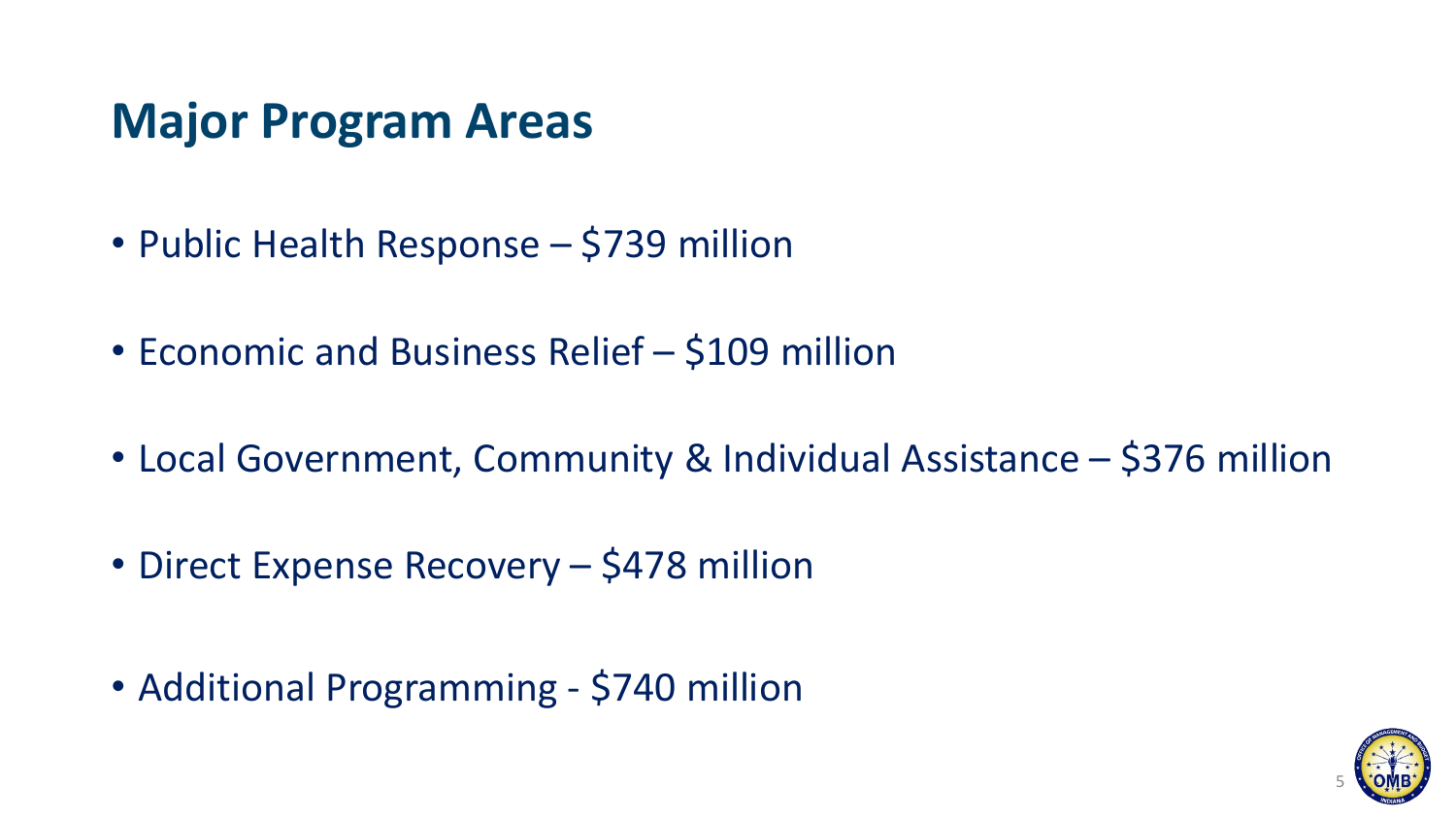#### **Public Health Response**

- Indiana State Department of Health \$316 million
	- Testing 88 sites, performed 121,295 tests in November
	- Contract Tracing 1,092 contact tracers with 194 in training

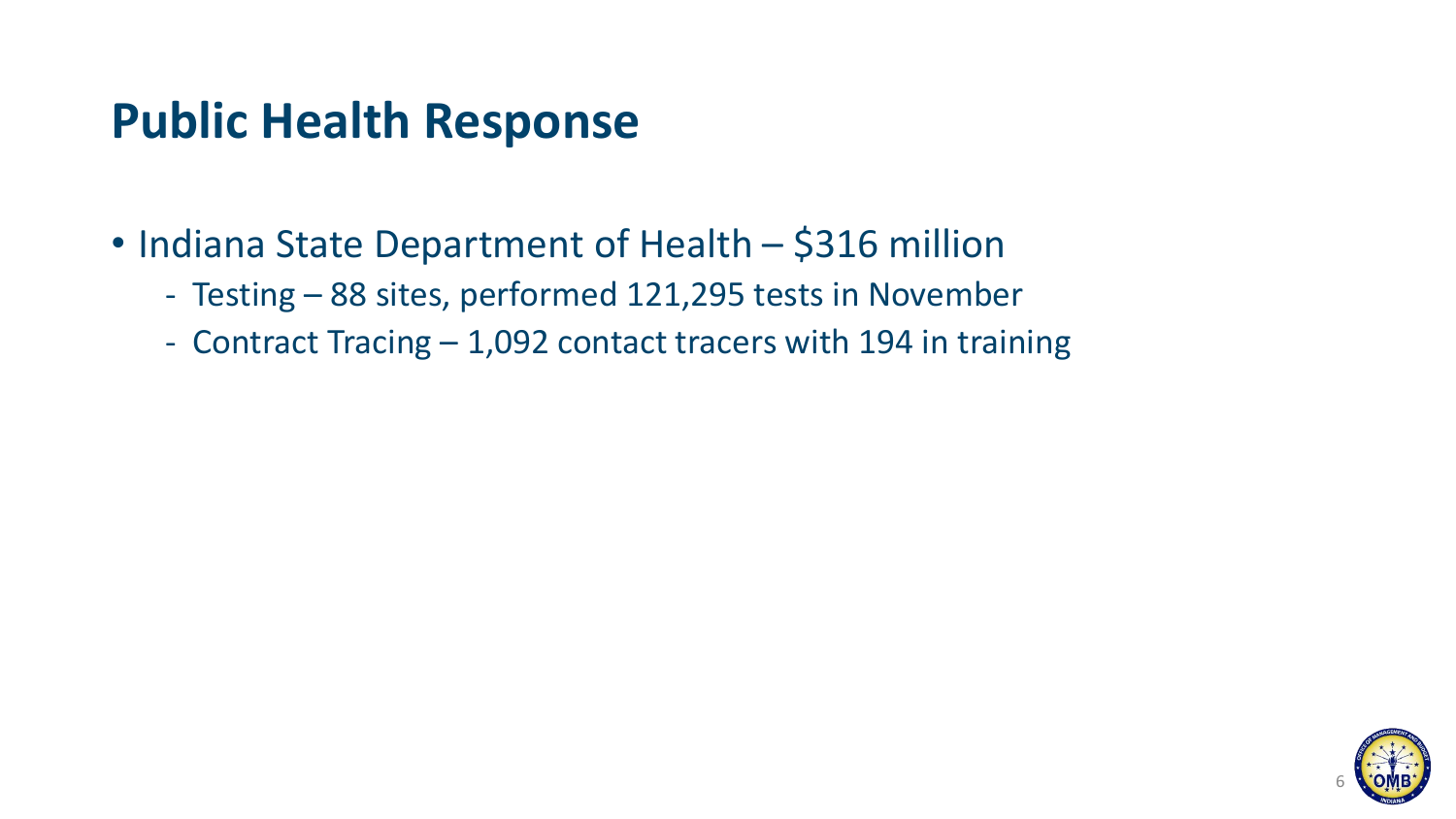#### **Public Health Response**

- Indiana Economic Development Corp. \$221 million
	- PPE Marketplace
		- Over 62 million pieces procured
		- 16 Indiana vendors producing or manufacturing PPE
		- Over 33,000 deliveries to Indiana small businesses and nonprofits through the marketplace
		- 591 schools received two deliveries of disposable masks, reusable masks, and hand sanitizer
		- Indiana Department of Health has distributed over 6 million pieces of PPE to healthcare organizations

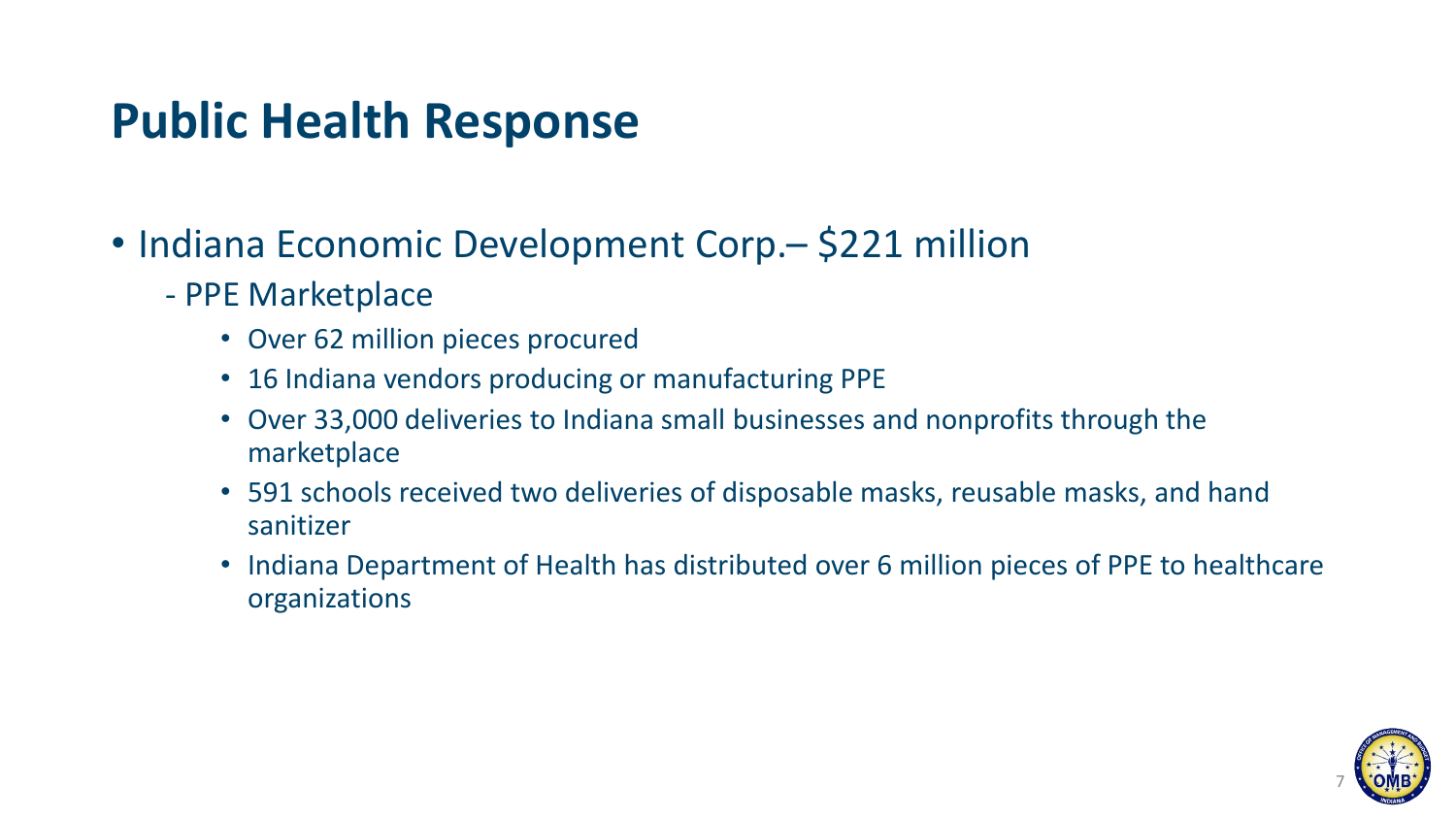#### **Public Health Response**

- Indiana Department of Child Services \$11 million
	- Provider Grant Assistance applications under review
- Family and Social Services Administration \$191 million
	- Nursing Facilities Financial Assistance
	- Residential and Home Health Provider Covid Expense Assistance
	- Provider Sustaining Awards
	- Safe Recovery Sites and Homeless
	- Operational Costs
	- State Hospital PPE

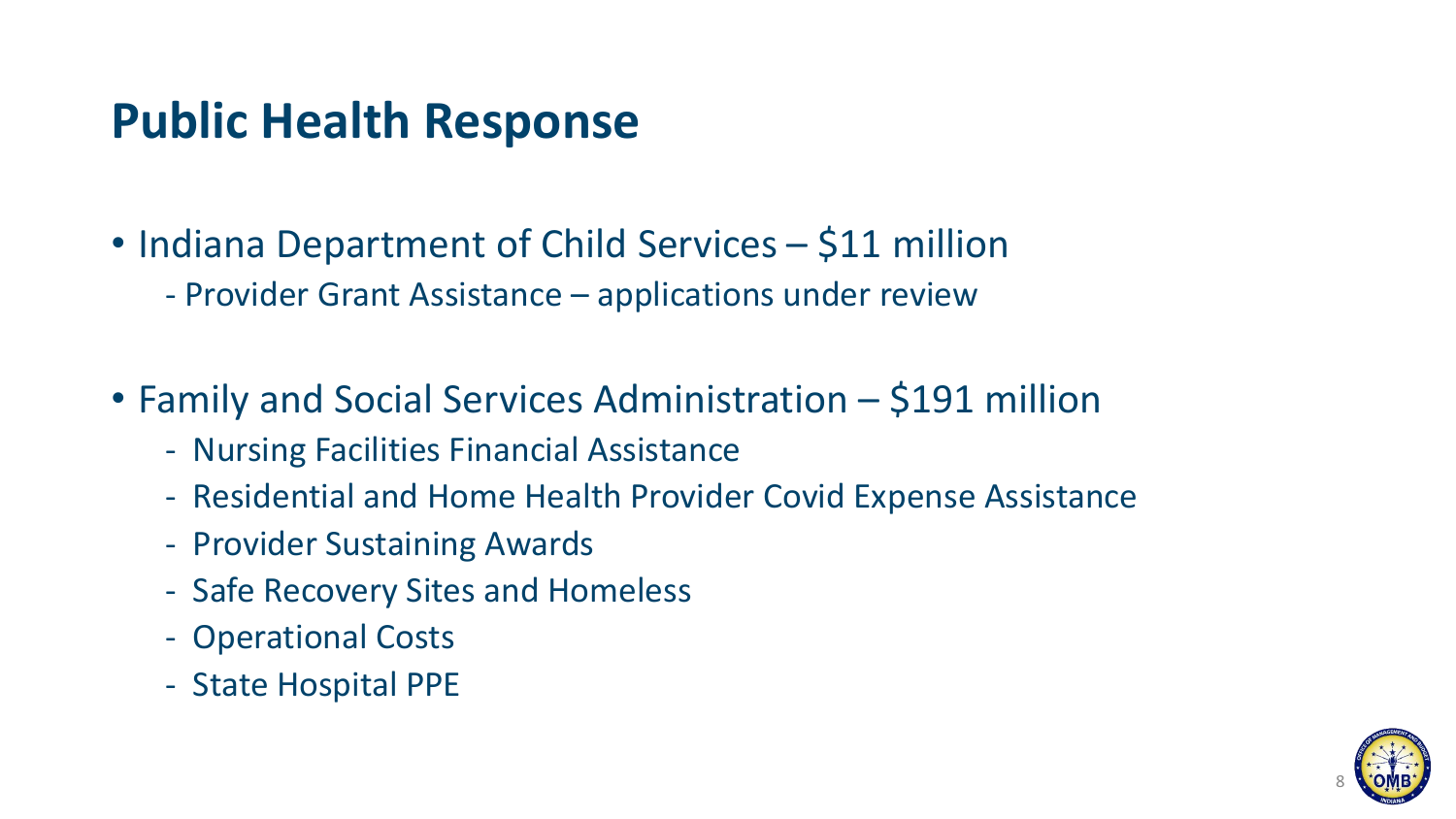## **Economic and Business Relief**

- Workforce Cabinet \$75 million
	- Workforce Ready Grant

14,962 enrollments in WRG eligible programs; 6,595 completions

- Ivy Tech
- 3rd party providers
- Vincennes
- Purdue MEP
- Indiana Wesleyan
- Saint Joseph's College
- Employer Training Grant (state appropriation and Relief Fund)
	- 1,241 employers with active agreements
	- 11,752 trainees
	- 4,977 new hires
	- 163 employers from XBE company

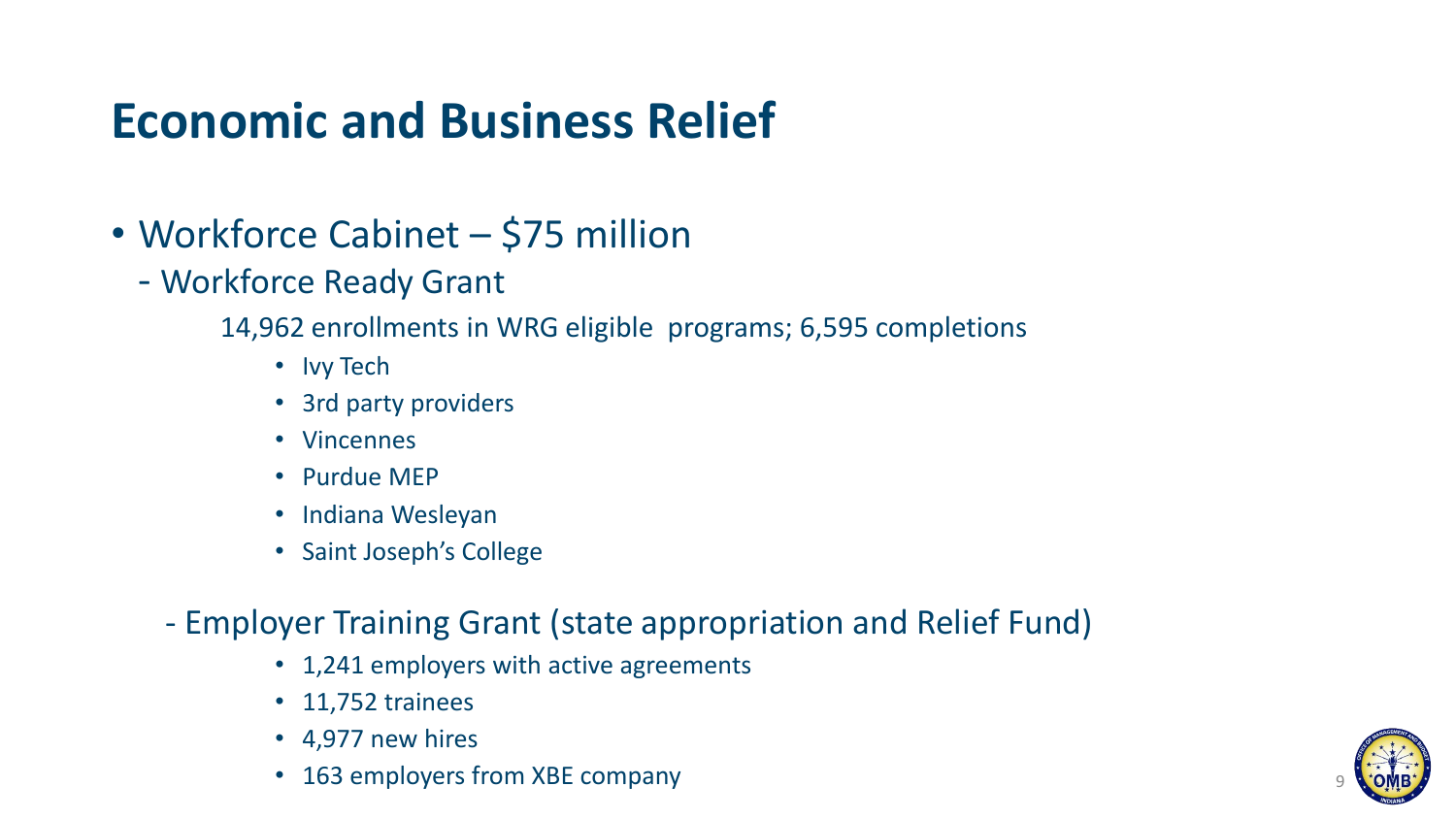#### **Economic and Business Relief**

- Indiana Economic Development Corporation \$30 million
	- Small Business Restart Program
		- 759 grants totaling \$5.73 million
		- 107 XBE grants totaling \$.695 million
- Indiana Department of Agriculture \$4 million
	- Meat Processing Development Grant 41 projects

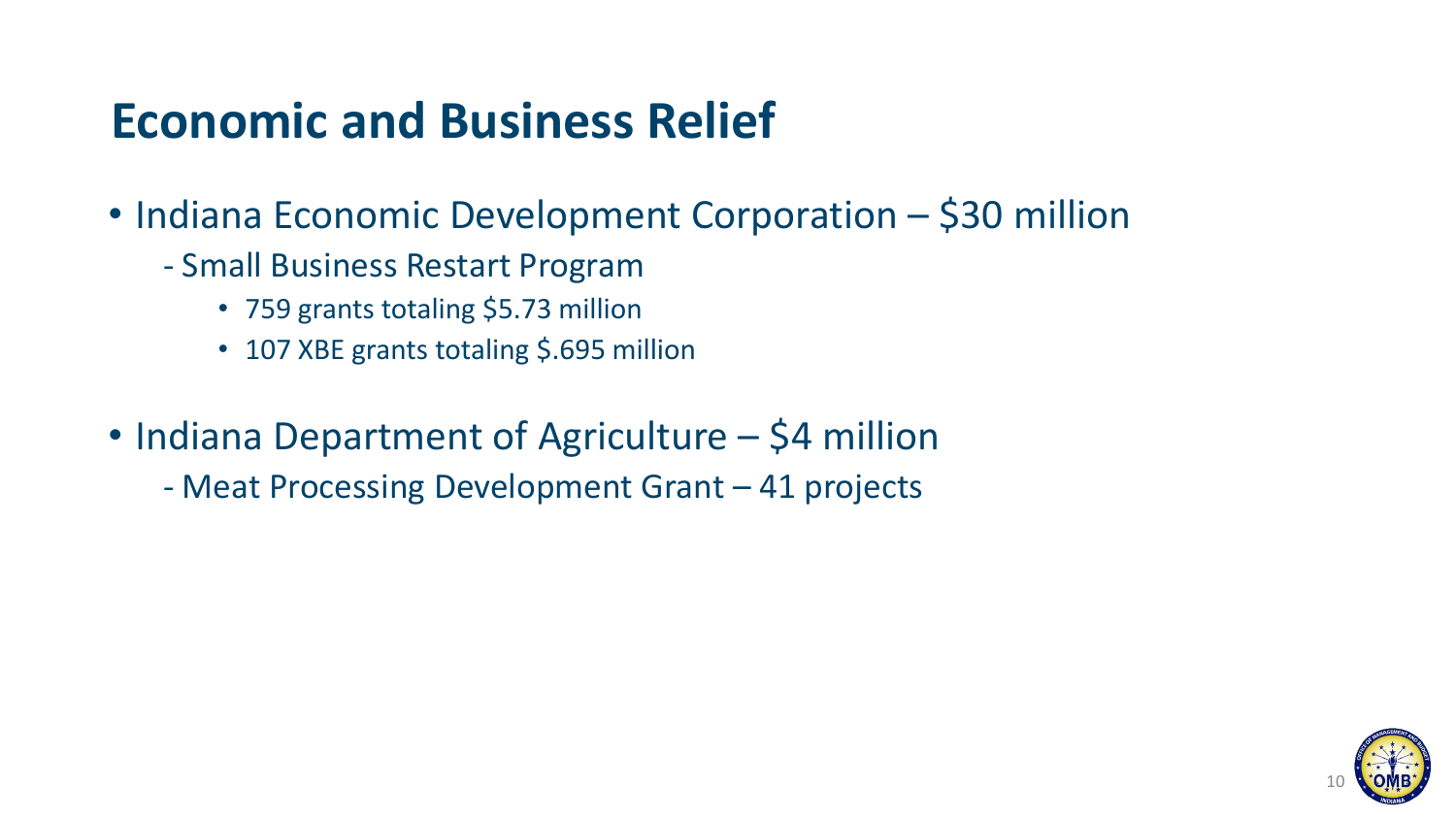## **Local Government, Community and Individual Relief**

- Indiana Finance Authority \$322 million
	- Local Government Support 435 participants, 1,644 paid claims
- Indiana Housing and Community Development Authority \$44 million
	- Rental Assistance Fund over 21,000 served
	- Working through waiting list as original allocation was used
- Indiana Destination Development Corporation \$10 million - Arts and Cultural Event Grants – 477 grantees

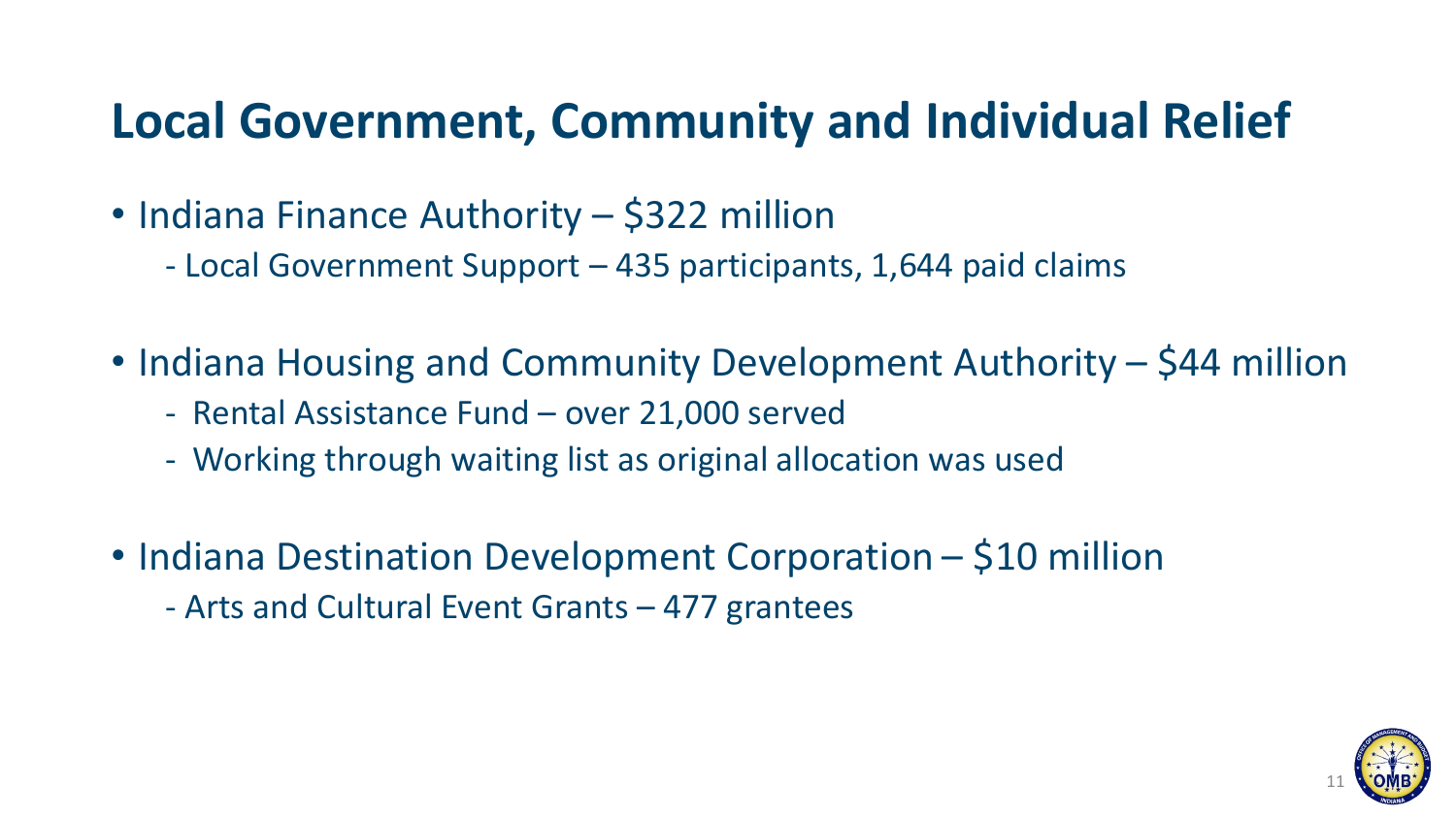#### **Direct Expense Recovery**

- State Agencies \$478 million
	- Payroll Reimbursement (General Fund/Dedicated Funds)
	- Health and Safety Measures
	- Information Technology

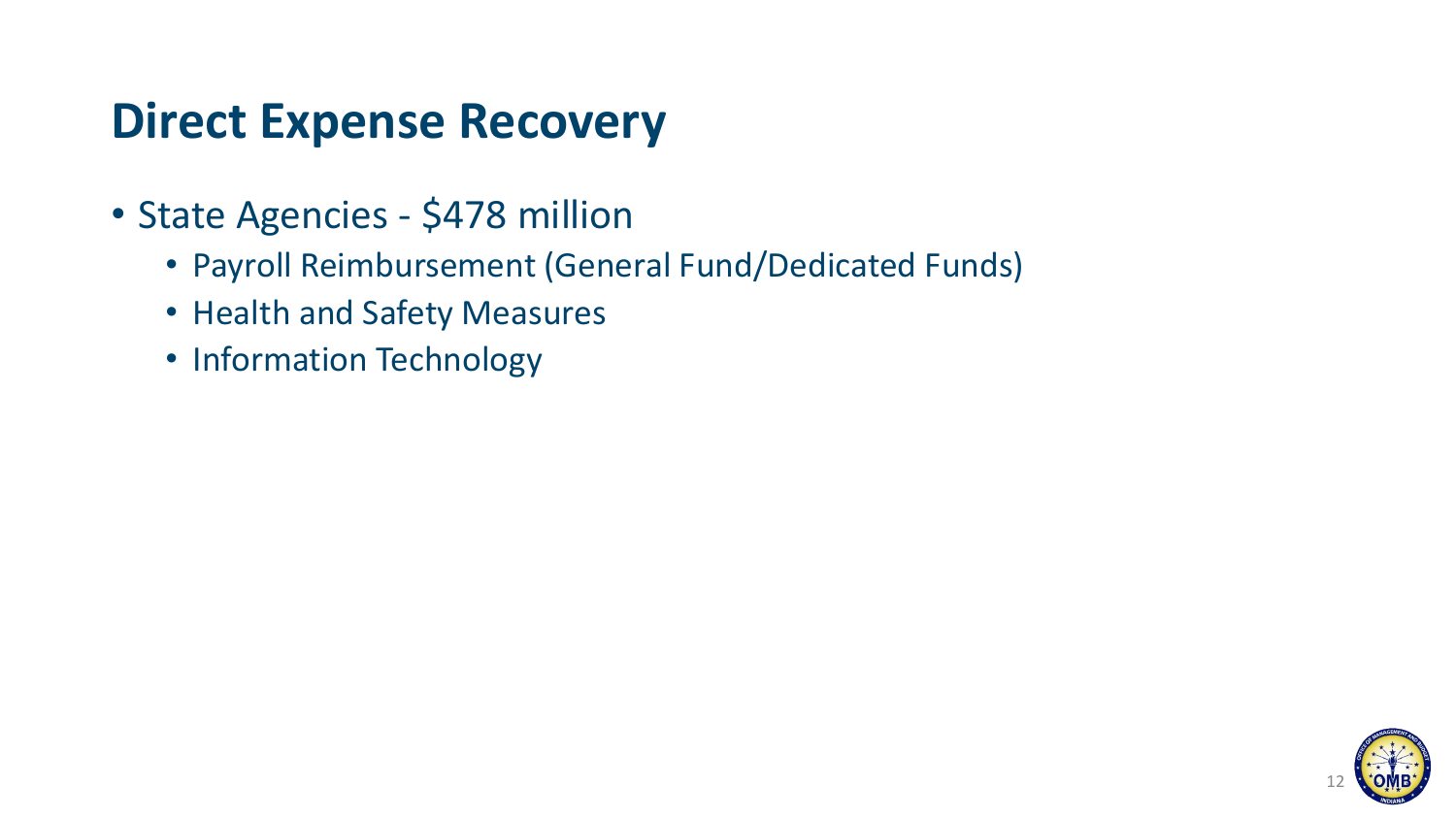# **Additional Programming**

#### • Unemployment Insurance Trust Fund

- \$1.4 billion of state funds spent; now borrowing from federal government
- Pay-off and avoid future debt
- Initial commitment: \$400 million
- Additional contributions are eligible
- Program realignments
	- School re-opening and safe operation expenses
		- Plan: participate in Local Public Assistance program-75%/25%
		- FEMA issuing denials
	- Other programs depending on federal assistance or lack thereof